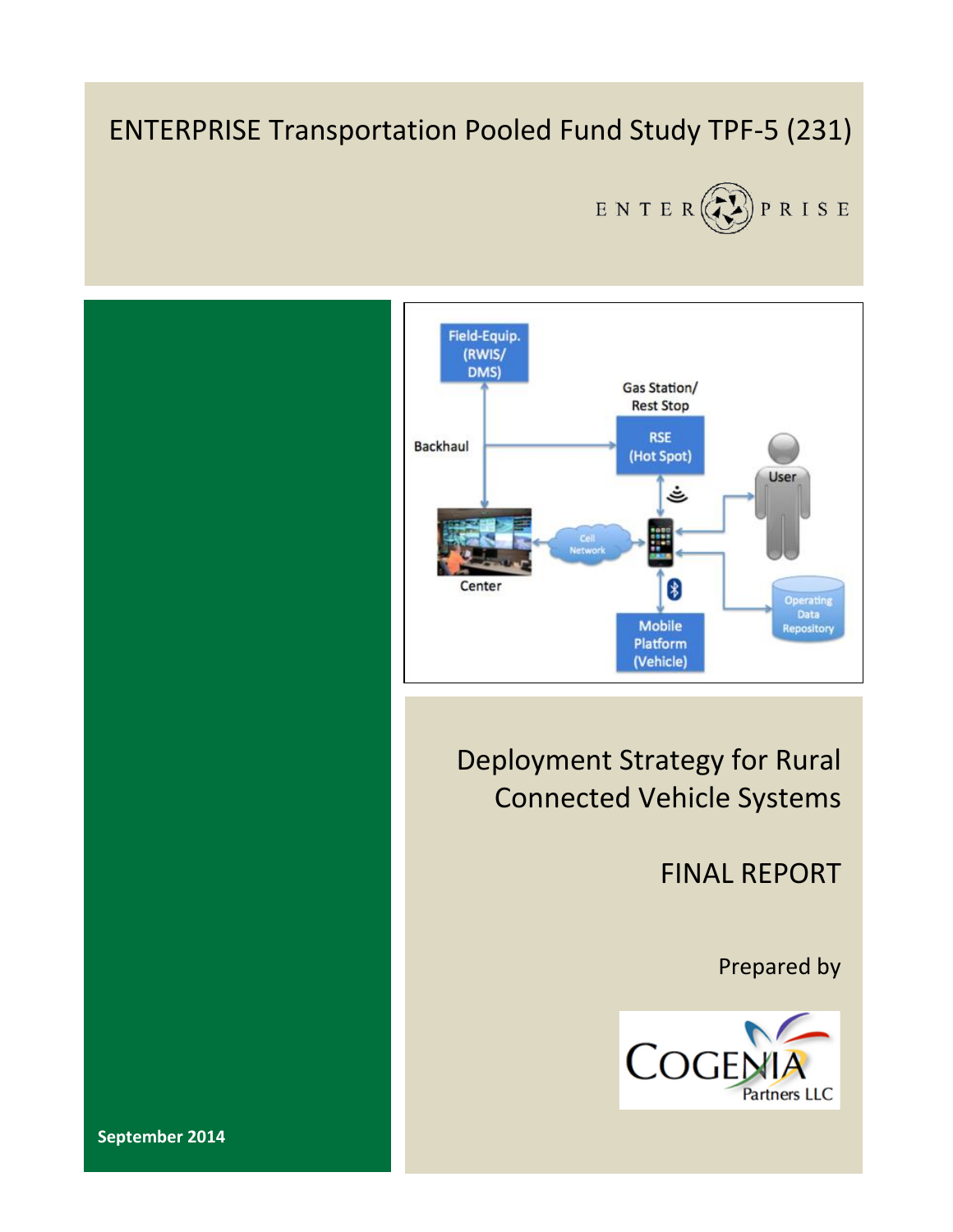#### **Technical Report Documentation Page**

| Report No.<br>1.<br>ENT-2014-3                                                                             | 2.<br>Government<br>Accession No. | Recipients Catalog No.<br>3.                                                                            |           |  |
|------------------------------------------------------------------------------------------------------------|-----------------------------------|---------------------------------------------------------------------------------------------------------|-----------|--|
| Title and Subtitle<br>4.                                                                                   |                                   | 5.<br><b>Report Date</b>                                                                                |           |  |
| Deployment Strategy for Rural Connected Vehicle                                                            |                                   | September 2014                                                                                          |           |  |
| Systems                                                                                                    |                                   | Performing Organization Code<br>6.                                                                      |           |  |
|                                                                                                            |                                   |                                                                                                         |           |  |
| 7. Author(s)                                                                                               |                                   | Performing Organization Report No.<br>8.                                                                |           |  |
| Scott Andrews, Cogenia Partners                                                                            |                                   |                                                                                                         |           |  |
|                                                                                                            |                                   |                                                                                                         |           |  |
| 9. Performing Organization Name and Address                                                                |                                   | 10. Project/Task/Work Unit No.                                                                          |           |  |
| Cogenia Partners                                                                                           |                                   |                                                                                                         |           |  |
| 101 H Street                                                                                               |                                   | 11. Contract (C) or Grant (G) No.                                                                       |           |  |
| Suite A                                                                                                    |                                   | (C) 2010-0316                                                                                           |           |  |
| Petaluma, CA 94952                                                                                         |                                   |                                                                                                         |           |  |
| 12. Sponsoring Organization Name and Address                                                               |                                   | 13. Type of Report and Period Covered                                                                   |           |  |
| <b>ENTERPRISE Pooled Fund Study TPF-5(231)</b>                                                             |                                   | <b>Final Report</b>                                                                                     |           |  |
| Michigan DOT (Administering State)                                                                         |                                   | 14. Sponsoring Agency Code                                                                              |           |  |
| PO Box 30050                                                                                               |                                   |                                                                                                         |           |  |
| Lansing, MI 48909                                                                                          |                                   |                                                                                                         |           |  |
| 15. Supplementary Notes                                                                                    |                                   |                                                                                                         |           |  |
|                                                                                                            |                                   | Final Report available at: http://www.enterprise.prog.org/Projects/2010_Present/intellidriveconops.html |           |  |
| 16. Abstract                                                                                               |                                   |                                                                                                         |           |  |
| This document describes the deployment options and the recommended strategy of the deployment of a         |                                   |                                                                                                         |           |  |
| Rural Connected Vehicle system. The intent of this effort was to identify the needs of rural users and the |                                   |                                                                                                         |           |  |
| constraints imposed by the rural environment, and to conceptualize a variant of the connected vehicle      |                                   |                                                                                                         |           |  |
| system that is uniquely adapted to meet those needs given those constraints.                               |                                   |                                                                                                         |           |  |
| 17. Key Words                                                                                              |                                   | 18. Distribution Statement                                                                              |           |  |
| rural, connected vehicles, deployment                                                                      |                                   | No restrictions.                                                                                        |           |  |
| 19. Security Class (this                                                                                   | 20. Security Class (this          | 21. No. of Pages                                                                                        | 22. Price |  |
| report)                                                                                                    | page)                             | 14                                                                                                      |           |  |
| Unclassified                                                                                               | Unclassified                      |                                                                                                         |           |  |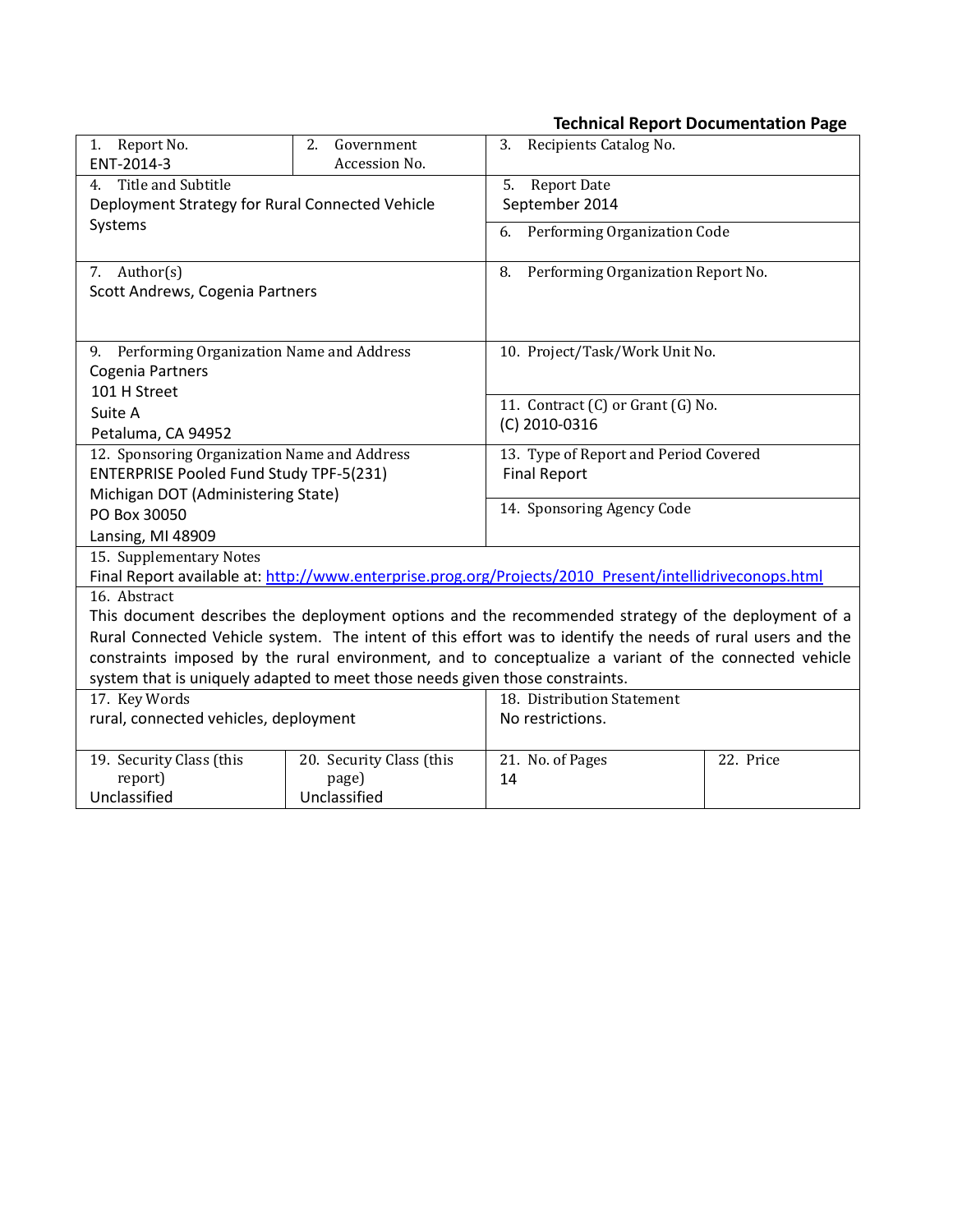#### **Acknowledgements**

This document was prepared for the ENTERPRISE Transportation Pooled Fund TPF-5(231) program [\(http://enterprise.prog.org/\)](http://enterprise.prog.org/). The main purpose of ENTERPRISE is to use the pooled resources of its members from North America and Europe, private sector partners, and the United States federal government to develop, evaluate and deploy Intelligent Transportation Systems (ITS).

#### **Project Champion**

Bob Koeberlein, Idaho Transportation Department, was the ENTERPRISE Project Champion for this effort. The Project Champion serves as the overall lead for the project.

#### **Members**

The ENTERPRISE Board consists of a representative from each of the following member entities of the program.

- Arizona Department of Transportation
- Federal Highway Administration
- Georgia Department of Transportation
- Idaho Transportation Department
- **•** Illinois Department of Transportation
- Iowa Department of Transportation
- Kansas Department of Transportation
- Maricopa County, Arizona
- Michigan Department of Transportation
- Minnesota Department of Transportation
- Mississippi Department of Transportation
- Oklahoma Department of Transportation
- Ministry of Transportation Ontario
- Dutch Ministry of Transport (Rijkswaterstaat)
- Texas Department of Transportation
- **•** Transport Canada
- Washington (State) Department of Transportation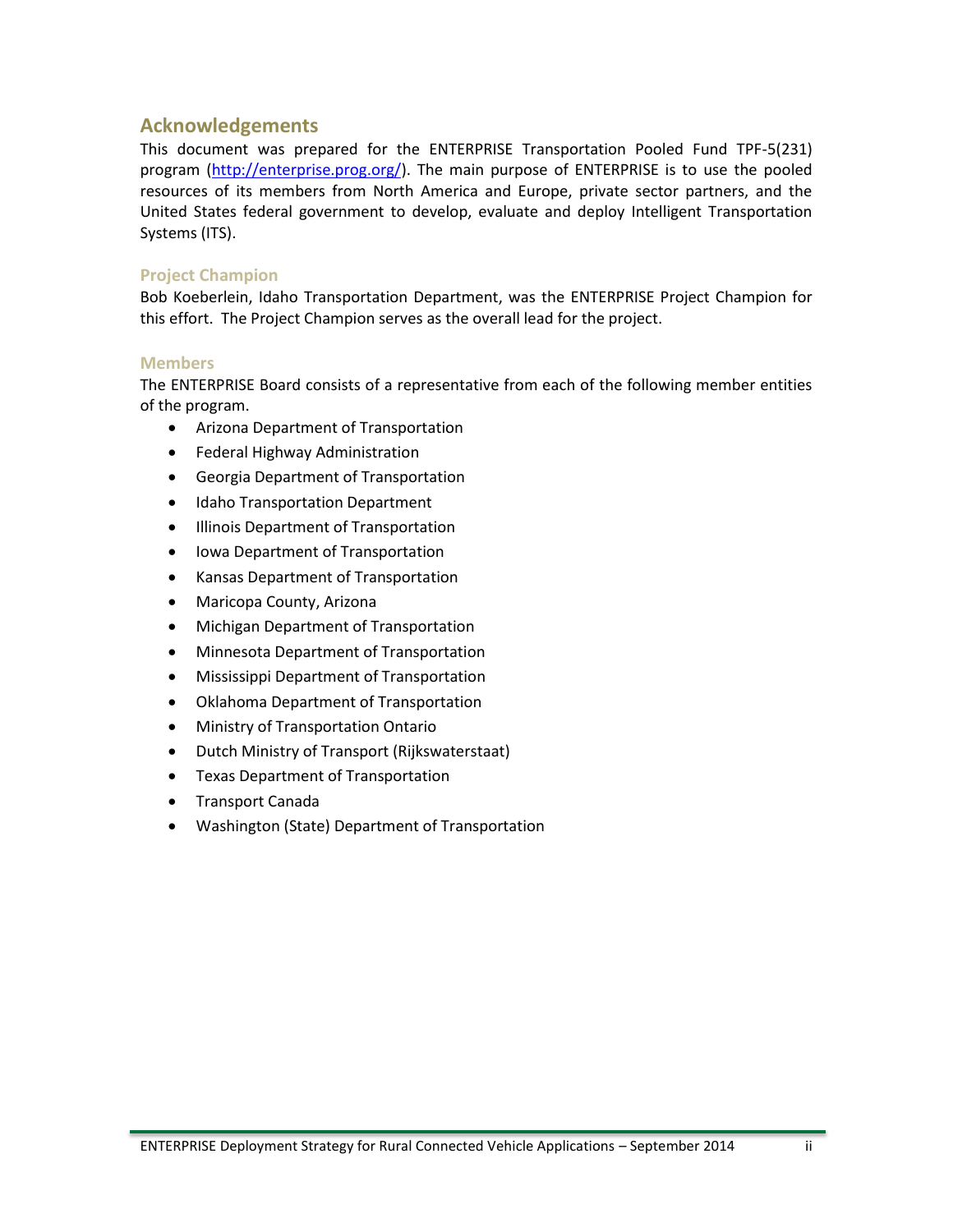## **Table of Contents**

## **Table of Figures**

## **Revision History**

| <b>Version</b> | <b>Date</b> | <b>Change</b>             |
|----------------|-------------|---------------------------|
| 0.3            | 8/22/2014   | Initial Release           |
| 1.0            | 9/23/2014   | Revisions for publication |
|                |             |                           |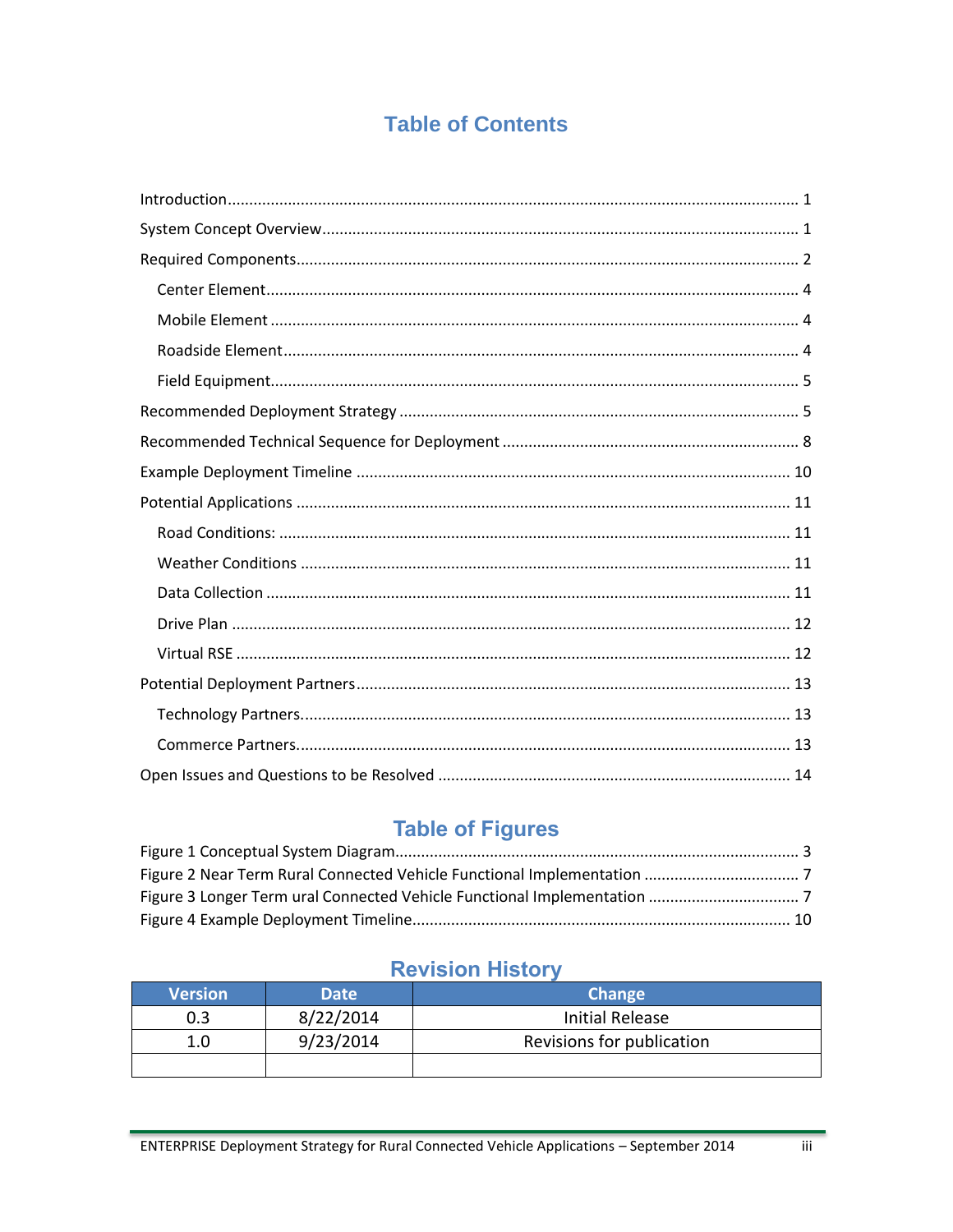# Deployment Strategy For Rural Connected Vehicle Applications

#### <span id="page-4-0"></span>**Introduction**

This document describes the deployment options and the recommended strategy of the deployment of a Rural Connected Vehicle system. The intent of this effort has been to identify the needs of rural users and the constraints imposed by the rural environment, and to conceptualize a variant of the connected vehicle system that is uniquely adapted to meet those needs given those constraints.

Earlier documentation developed as part of this project summarized the assessment of the rural user needs, and provided a description of the different rural environments identified by various rural stakeholders (primarily ITS practitioners in rural states). A system design description document provided a high level technical description of the system. This is summarized below in this document.

This document outlines ways that the system could be deployed, specifically the technical approach to deployment, and the strategy for executing that technical approach. It also outlines what could be achieved at which rough timeframes, and outlines the key challenges and open questions.

We have attempted to maintain a strategy that imposes the lowest impact in terms of deployed equipment, opting to take advantage of available devices such as smart phones in the early stages so that benefits, while perhaps not as complete as could be achieved with fully embedded vehicle systems, can be realized early on, thus motivating evolution and growth of the system. We have also assumed the use of communications media that is already deployed and easily available as a way to bootstrap the system (since DSRC equipped vehicles and terminals may not be commercially available or cost effective for many years.) The strategy does, however, assume evolution toward DSRC based solutions, so that as this technology becomes more commonplace, the Rural Connected Vehicle system can add features facilitated by DSRC, and can acquire enhanced performance provided by DSRC. The system does, however, maintain a specific character that is distinct from conventional (urban oriented) connected vehicle systems in that it is specifically designed to provide useful services without assuming dense connectivity (from widespread cellular service or from dense DSRC roadside equipment deployments). Instead it takes advantage of the relatively sparse road network that is characteristic of the rural environment, and uses this to determine what information to deliver to which users so that they can be well informed without requiring dense and frequent connectivity.

#### <span id="page-4-1"></span>**System Concept Overview**

The rural connected vehicle system is composed of several overlapping elements intended to provide roadway information and connected vehicle services for rural travelers on an opportunity basis. i.e., when connectivity is available. The system relies on the observation that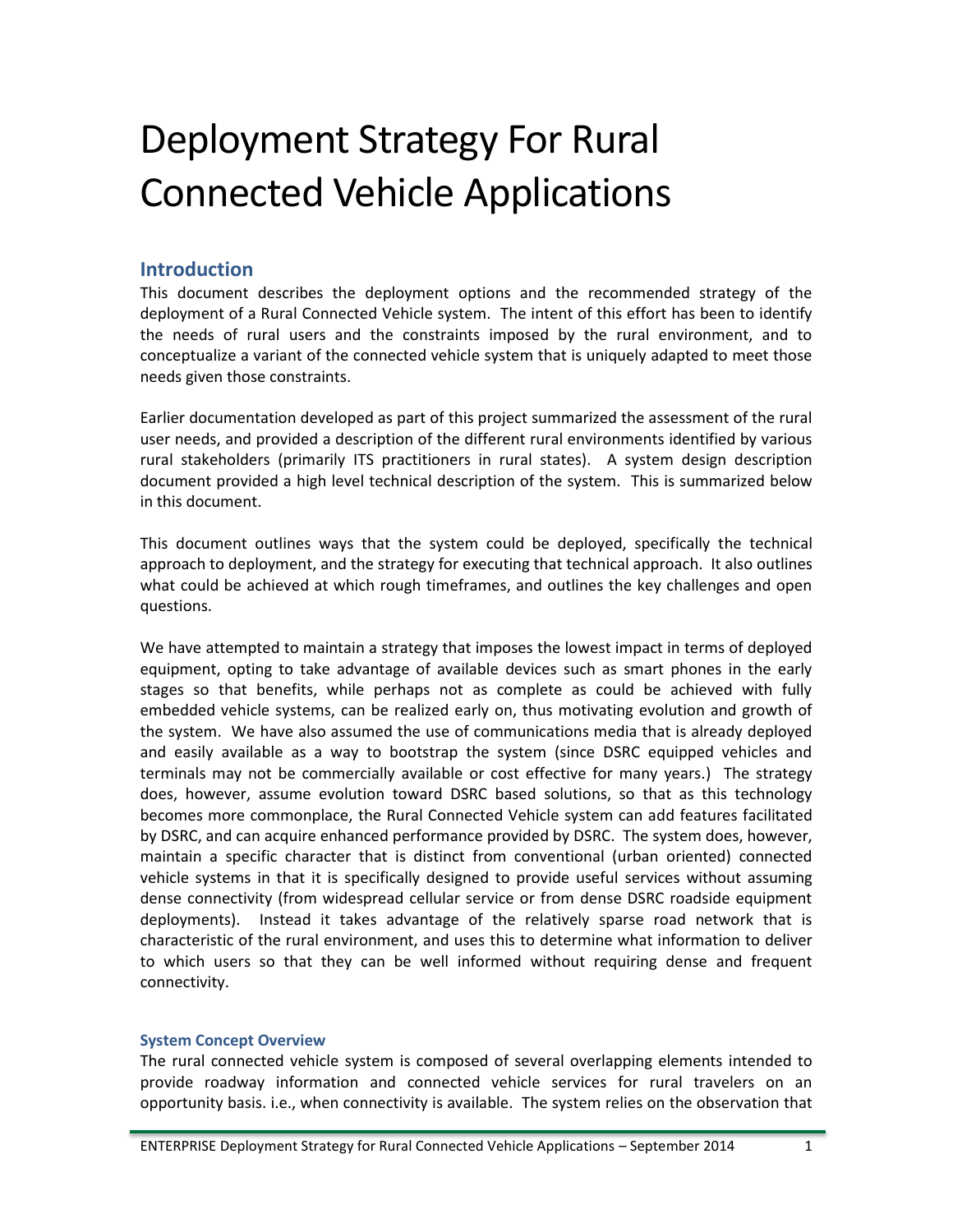rural roads, by definition, are relatively sparse, so a traveler moving along a particular corridor is likely to continue along that corridor for some distance, and there are few opportunities for the road network to branch significantly. This means that the system can deliver information to the traveler when connectivity is available (for example at rest stops or gas stations), and since there is a relatively limited variety of routing options, the system can deliver information for all options in that vicinity, and then the user's system can present the information as it becomes relevant based on the user's location. This approach eliminates the need for connectivity at every location information can be used.

By way of an example, at a rest stop the user's device (smartphone, car system or dedicated device) would connect using WiFi, and request traveler information for the region around that rest stop. The system would provide roadway information for all of the road segments ahead<sup>1</sup> up to the next known connectivity point. As the user traveled along the road network, the received information would be presented based on the user's current location.

The system contemplates at least WiFi and cellular connectivity, so when there is cellular coverage, the user's device will connect periodically to obtain updates, and when there is WiFi connectivity, it will use that link to obtain updates. The updates will include any information relevant to the road and traveling environment up to the next known connectivity opportunity along each of the roads in that section of the road network.

It is also anticipated that at these connectivity points the user's device will report out any collected probe data that it has gathered during the most recent trip. This information may then be used to generate and update some portion of the information provided to other motorists in the area.

### <span id="page-5-0"></span>**Required Components**

 $\overline{a}$ 

As is described in the Connected Vehicle Reference Implementation Architecture documentation the system includes a mobile segment, a roadside or field segment, and a center segment. The field equipment may be existing RWIS installations, or it may be roadside equipment in the form of WiFi hot spots located in places where vehicles are likely to stop briefly, for example rest areas, gas stations, etc. This is illustrated below. We have assumed that the mobile element is implemented by some sort of hand held device such as a smartphone. This does not preclude the use of installed equipment in vehicles, but it appears more realistic to begin the deployment with so called Nomadic Devices that are carried into the vehicle by the user.

ENTERPRISE Deployment Strategy for Rural Connected Vehicle Applications – September 2014 2

 $<sup>1</sup>$  Note, if the system can determine the direction of travel, then this can be provided as part of</sup> the request and the system will not deliver information about the portion of the road system behind the traveler. If this information is not available, then the system will deliver roadway information about all road segments in all directions, and some of this information will simply not be used.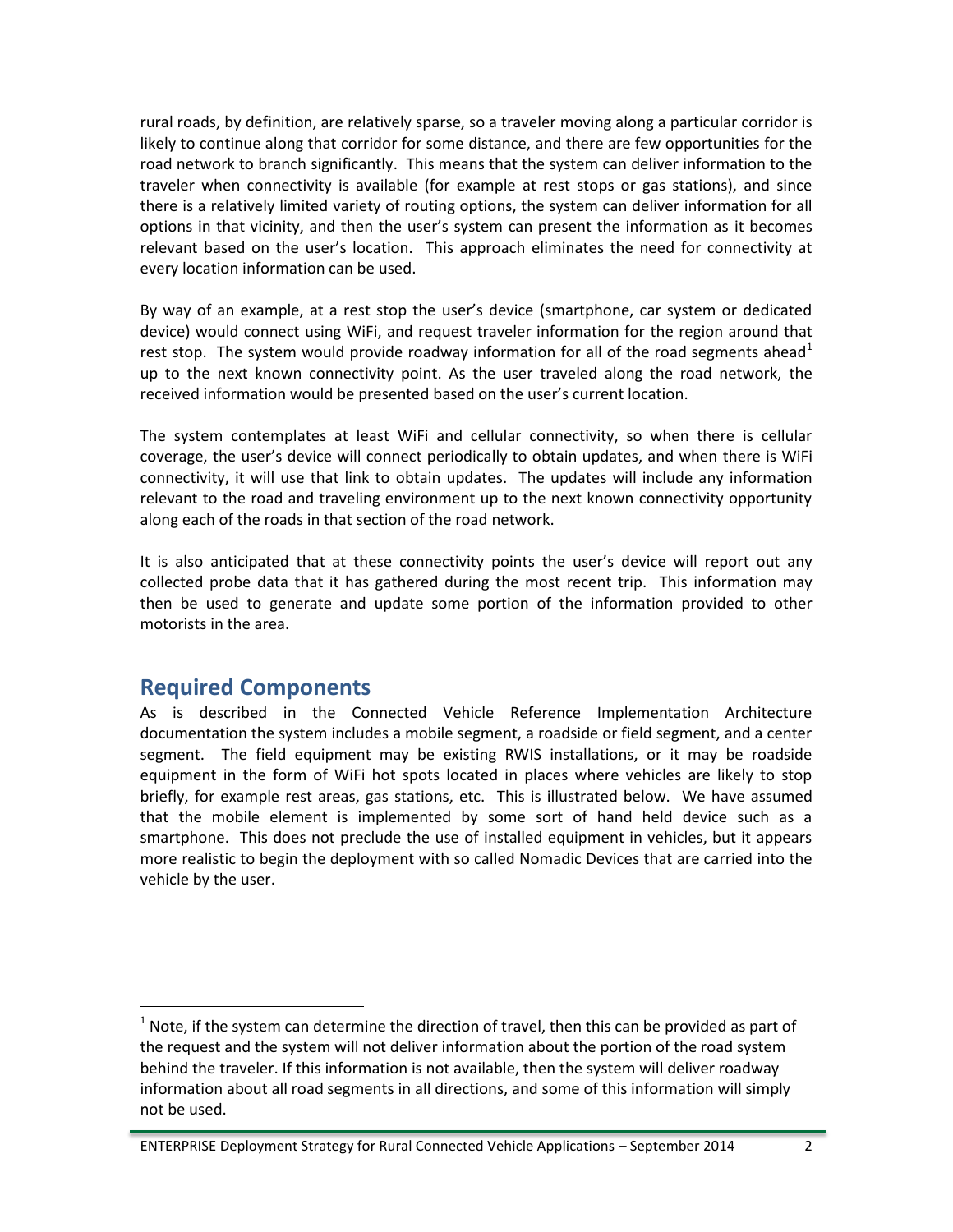

**Figure 1 Conceptual System Diagram**

This nomadic device may have an interface to the vehicle systems, for example via the On Board Diagnostic (OBD-II) connector, MirrorLink or Apple's CarPlay. This interface makes it possible for the mobile device to collect vehicle operating parameters, which may be useful to determine road conditions on the road network. The center element then takes this data, together with RWIS and other data to generate road conditions and alerts arranged according to road segments and regional network areas.

Communications between the mobile element and the center is provided by the cellular system (when and where available), and by roadside hot spots located and convenient locations along the road network. In areas where these roadside units and/or cellular coverage is more dense, the information provided by the center for that location will be consequently less geographically broad (i.e. more focused), and where the roadside and cellular network is more sparse, the information will be more geographically broad.

Thus, at a high level, deployment of the system requires that the center element be available, that cellular and potentially WiFi or DSRC (and other emerging technology) communications with supporting backhaul to the center is available over at least some of the road segments and major junctions of the road network, and that mobile devices are available and configured to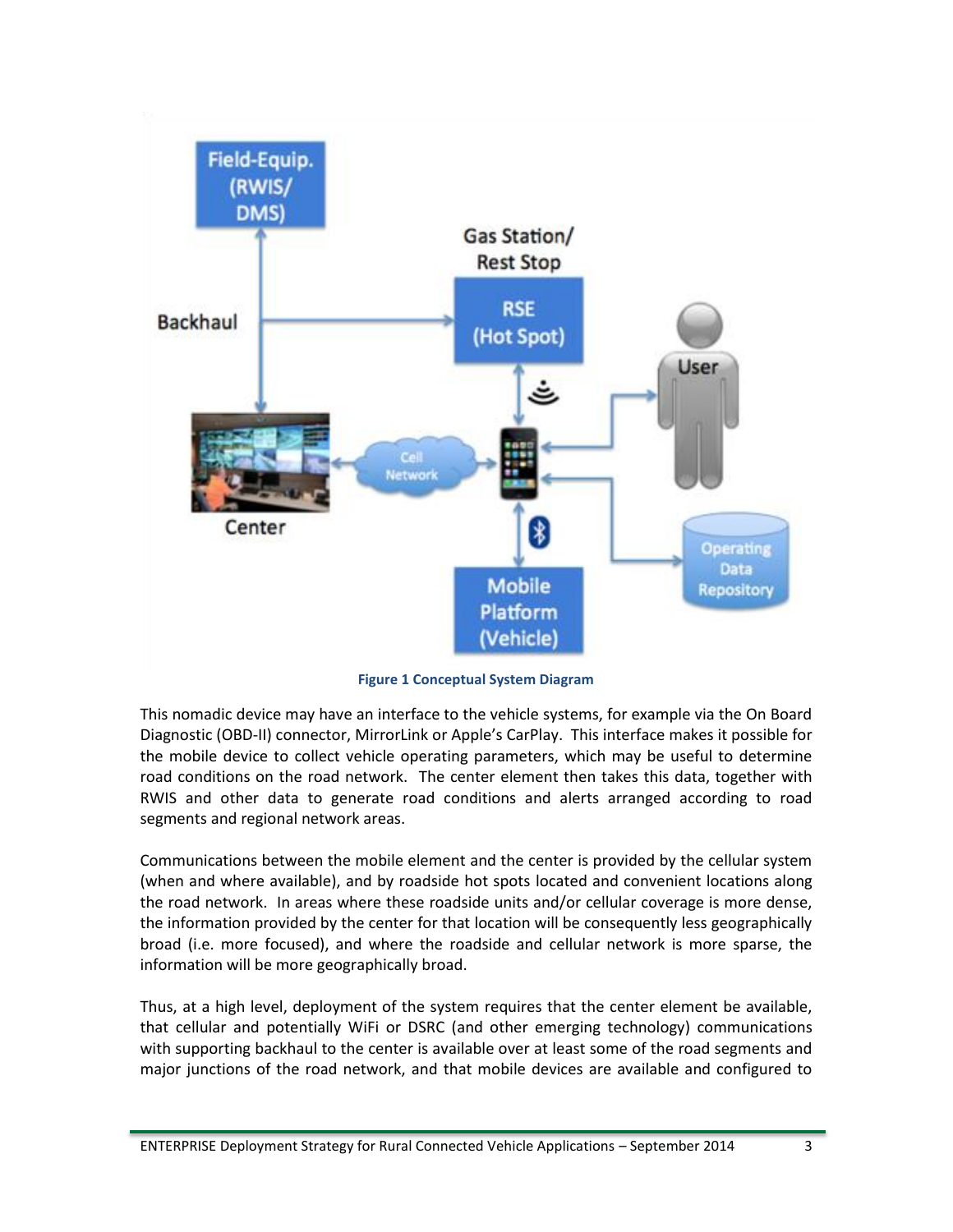access the center element when connectivity is available. These elements are described in greater detail below.

#### <span id="page-7-0"></span>Center Element

The center element is a server configured to respond to requests from mobile devices. These requests will generally include the location of the mobile device. In some cases additional information such as the direction of travel may also be provided. On the basis of the location, the type of vehicle and the direction of travel, the server will respond to the request by providing a bundle of roadway, incident and weather information and alerts associated with road segments reachable from that location.

The roadway information, weather and incident information will either need to be generated by the server itself, or it will be provided from other systems. For example the RWIS systems may provide geo-coded weather information, and the server itself may generate travel times, traffic data and incident data based on information received from vehicles out on the road.

The center element is thus primarily a server, wherein the information provided to requesters is organized by location and road segments reachable from that location between known connectivity opportunities. This is illustrated notionally below.

Center elements with these capabilities are currently deployed in some 511 systems. We envision the capabilities of these systems are significantly enhanced and directed towards rural needs identified in the needs document. The basic technology is familiar to many state DOT's.

#### <span id="page-7-1"></span>Mobile Element

The mobile element provides communications, location, a user interface, and a platform for supporting application processes. In some cases it may also support an interface to the vehicle through which applications running on the platform can access vehicle data. The mobile terminal may be an in-vehicle device, but it may also be a consumer device such as a smartphone running appropriate applications. As such, while the specifics of the hardware may be different and may change over time, the key functional aspects of the mobile device are communications capability, and applications to both connect to the center element, to provide information to the center element, and to make use of information obtained from the center element.

Key to this deployment plan is that it supports the evolution of mobile elements from existing smart phones in widespread use today to embedded systems using DSRC communications and having the complete functionality envisioned for connected vehicle systems.

#### <span id="page-7-2"></span>Roadside Element

The primary roadside elements expected in the Rural Connected Vehicle system are simply communications access points. It is expected that over time these access points may evolve to use DSRC (802.11p), but near term they are expected to use WiFi. WiFi is available and in common use today, and it is generally available on consumer platforms such as smartphones, and is inexpensive and relatively easily deployed in the field. Because WiFi is relatively short range and uses IP communications, it is not suitable for transient data exchanges such as those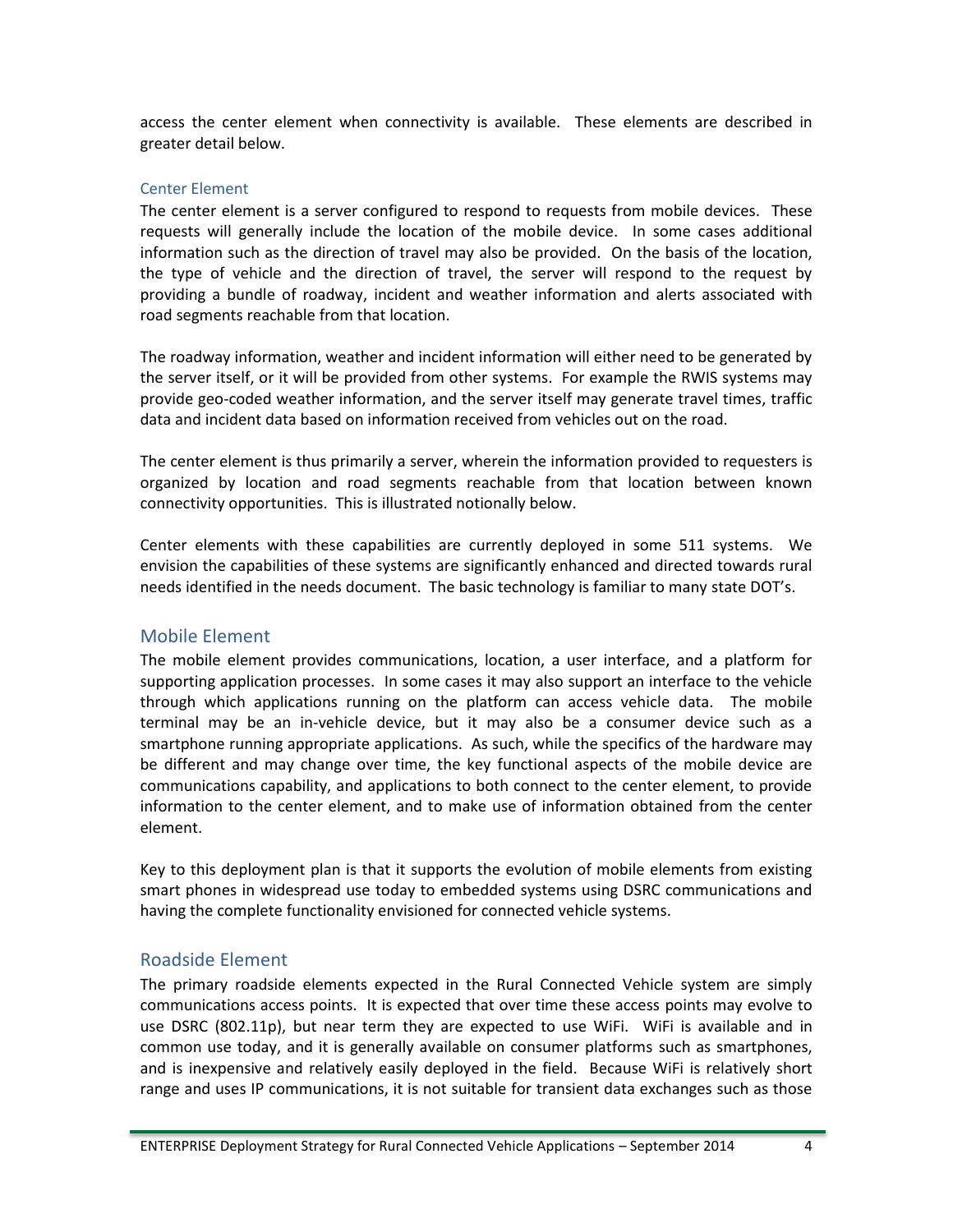that would be associated with a vehicle passing the hot spot at high speed. As a result, the roadside equipment for the initial deployment is likely to be located in areas where mobile terminals are likely to be relatively stationary and are likely to remain in the hot spot for a sufficient time period to allow the mobile terminal to access the center to provide and obtain information. It is expected that these access points will be located at rest areas, truck stops, gas stations, and other related facilities.

Other options for roadside element to vehicle communications include LTE direct. This is an emerging standard which enables low latency data transfers over short range using cellular devices. This may form an intermediate step between Wi-Fi and DSRC, potentially enabling data provisioning at shortstops, such as traffic lights, or even while vehicles are moving.

#### <span id="page-8-0"></span>Field Equipment

 $\overline{a}$ 

Field equipment is not directly a part of the rural connected vehicle system, but it is expected to be a source of information that the system will use. For example, the center element will derive and generate weather and roadway information messages for different road segments in part from information received from roadside systems such as RWIS. There are also likely to be traffic signals and other field locations with existing ITS resources which may provide power and communications for a roadside element.

#### <span id="page-8-1"></span>**Recommended Deployment Strategy**

NHTSA is moving towards a mandate for DSRC technology and associated processing in vehicles<sup>2</sup>. This will likely involve every new vehicle being so equipped starting about 2020, thus DOTs can be assured there will be a growing audience for data that supports connected vehicles. However, because the annual new vehicle build (~12M units) represents only a small fraction of the vehicle fleet (~250M units) the growth of fully equipped vehicles will be relatively slow. In the short run other existing devices, communications, and data processing technologies can be used as surrogates. These surrogates will not have the full capabilities of an embedded system, nor will they require the same level of integrity and reliability, but they will serve to validate functionality at the center and field elements in anticipation of a fully capable service, and they will provide early benefits to rural users who might otherwise be under served by urban focused DSRC-only solutions.

We recommend that the initial deployment of the system will take place using existing consumer devices such as smartphones and other devices capable of supporting application downloads and at least WiFi communications. This strategy, based on the realities of the deployment environment and time scales, means that there is no hardware development required initially to deploy the system. Instead, the system can be initially deployed using mobile and fixed equipment that is commercially available at consumer price points today. In order to realize this it is expected that the primary development work required to deploy the system is the development, distribution and deployment of application and access software. This is discussed in greater detail below.

ENTERPRISE Deployment Strategy for Rural Connected Vehicle Applications – September 2014 5

<sup>&</sup>lt;sup>2</sup> See NHTSA's Advanced Notice of Proposed Rulemaking for Vehicle to Vehicle Communications [Technology.](http://www.nhtsa.gov/About+NHTSA/Press+Releases/NHTSA-issues-advanced-notice-of-proposed-rulemaking-on-V2V-communications)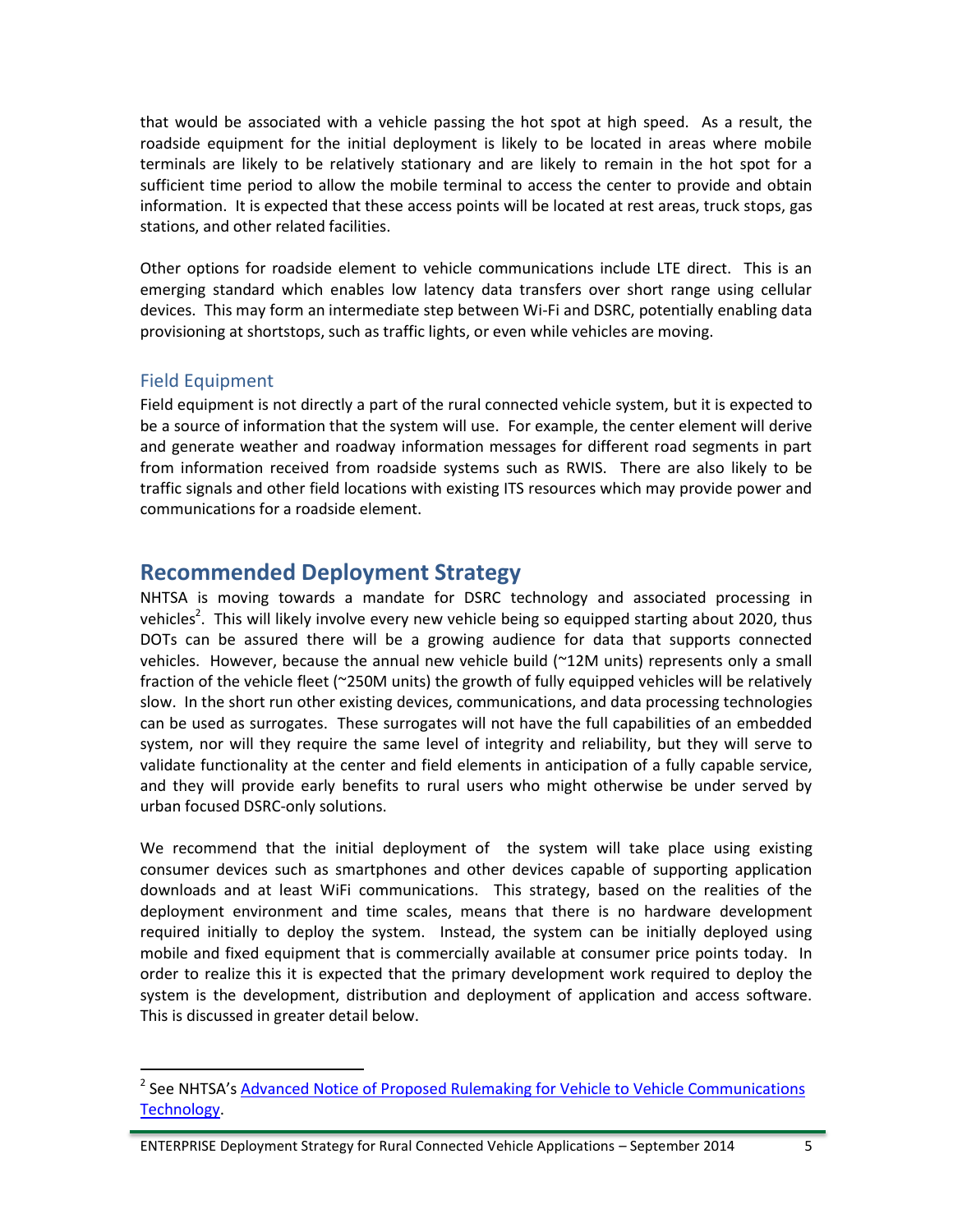In summary the deployment strategy is:

- Rely on available mobile consumer devices and available existing communication channels/media
- Develop center based services (e.g., web service) providing road and weather data on a location request basis. This data is aggregated according to the road segments that can be reached from the requester's location between known connectivity opportunities (hot spots, cellular coverage, etc). Development of coverage models can be based on data collected from vehicles.
- Develop and publish the access protocol for the center server
- Establish and deploy a suitable, secure WiFi (and other) hot spot access protocol to allow mobile devices to access roadside access points without undermining the security and integrity of the backhaul and center system
- Establish policies governing privacy and the use of data
- Establish end user license and system use agreement that resolved any liability issues associated with using the system or any of its application software
- Provide reference application and interface software to allow smartphones to access the WiFi access points and to obtain access to the server via either WiFi or cellular links:
	- o Hot Spot access and user authentication
	- o Server access and user authentication
	- o User application for request and location based presentation of information provided by the center element
	- $\circ$  User application for establishing interface to vehicle and for collecting vehicle information and delivering it to the center
- Establish roadside access points and associated backhaul to the center element
- Evolve the system to provide access via DSRC based roadside equipment (not necessarily limited to low speed/stationary sites (e.g. at intersections and road junctions vs rest areas).

The relationship between the Rural Connected Vehicle System and other connected vehicle systems (for example a wide scale urban deployment of DSRC) is illustrated in the figure below. The key difference between this system and other connected vehicle systems is that it is assumed that this system will initially be V2I only, and because of the communications constraints it will be a request/response system.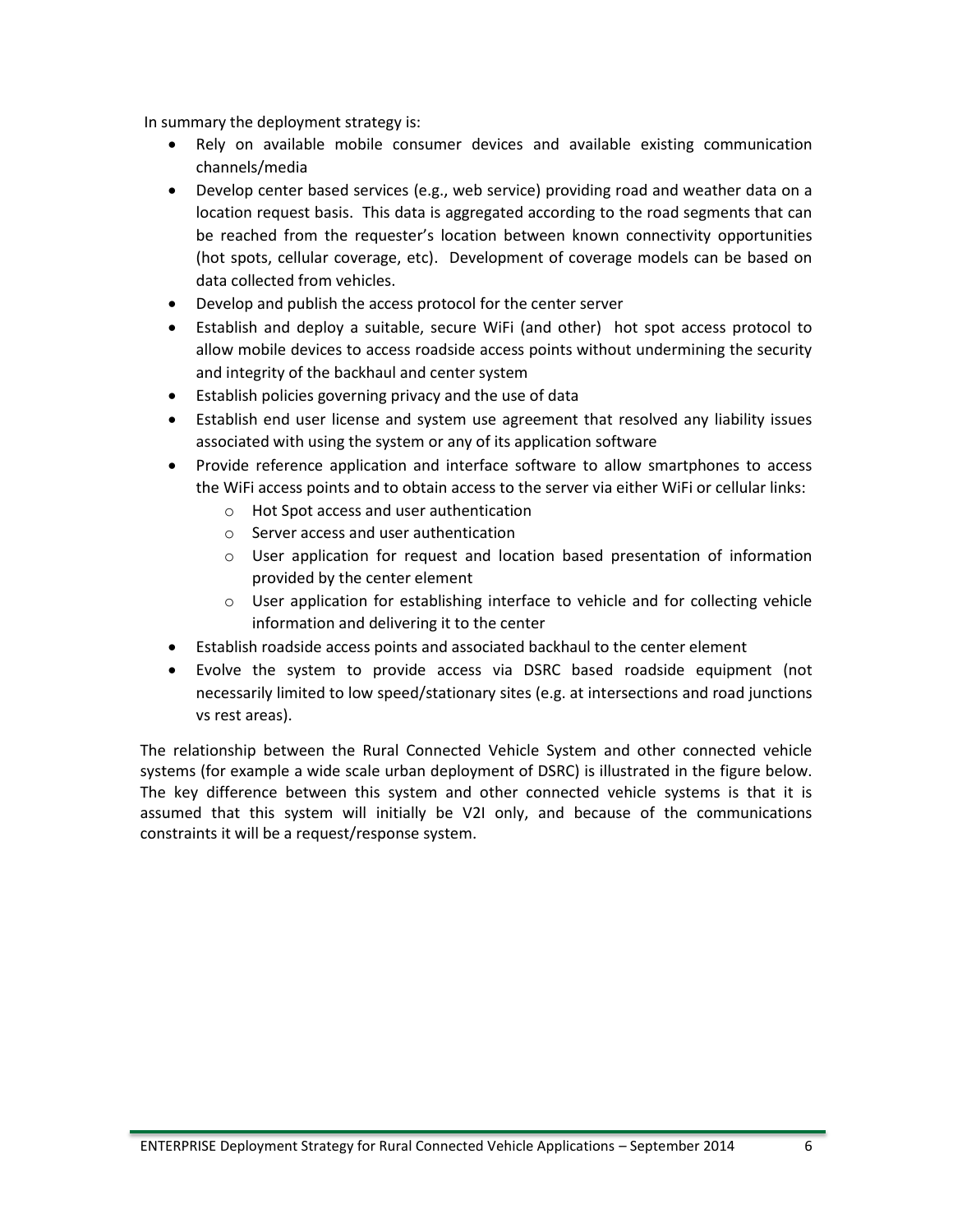

**Figure 2 Near Term Rural Connected Vehicle Functional Implementation**

Over time, DSRC equipment will become increasingly available. As these DSRC based systems emerge the Rural Connected Vehicle system can add DSRC roadside equipment to provide roadside access so that the existing request response services can be provided at additional points along the roadside (e.g., for moving vehicles), and various V2V services not currently anticipated for connected vehicle, but potentially useful in the rural environment. This is illustrated below.



**Figure 3 Longer Term Rural Connected Vehicle Functional Implementation**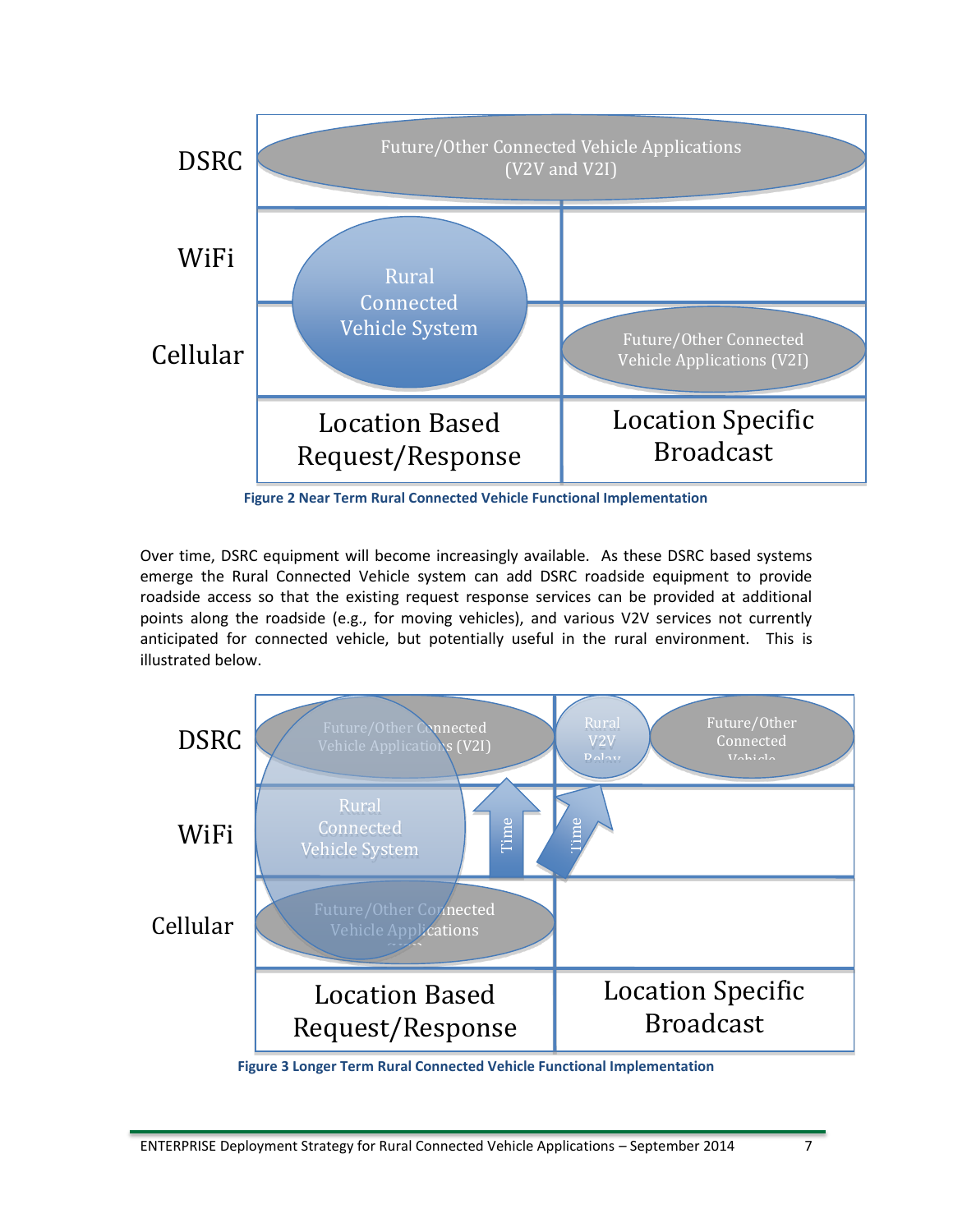Examples of this are V2V relay, where information can be carried by vehicles out into the road network where it can be broadcast to vehicles that may not have yet received such information. This approach creates what might be considered a "virtual roadside unit" that can deliver timely information in an area as long as there is some modest level of traffic to maintain the message.

## <span id="page-11-0"></span>**Recommended Technical Sequence for Deployment**

- 1. Decide on reference applications for support of rural needs (recommended ATIS application which is already fairly mature possibly providing weather over a mountain pass). Identify a major corridor with at least intermittent connectivity. Additional applications may be added to the package as they become available. Likely a strictly opt-in application initially with mobile unit providing path information for evaluation purposes migrating to an optional opt-in.
- 2. Develop prototype Center application (or modify an existing application) and Mobile application for iOS or Android using existing CV standard. The mobile application requests data for its location and also provides some data on recent driving history and the previous use of the app.

Additions to existing applications include:

- a. Location based request for information
- b. Information on past vehicle path
- c. Provisioning information based on expected path (e.g. different information sets for vehicles going different directions, where known)
- d. Feedback on actual path and information usage (e.g. did the vehicle go where expected? Did it use the information?)
- 3. Validate operation within cellular coverage.
	- a. Tailoring of data package to effectively meet the needs of drivers.
		- i. Develop algorithms for efficiently providing data relevant to imminent travel.
	- b. Data usage once provisioned.
		- i. Determine usage by the subjects.
	- c. Collection of data from vehicles.
		- i. Determine the value of preceding vehicles for provisioning.
		- ii. Data aggregation and processing to build various models of traffic, hazards, weather, etc. (models likely supplied from other projects)
		- iii. Validate business models for data processing (TMC? PPP? Private contractor? Commercial entity?)
	- d. Validation of message standards.
- 4. Extend operation to Wi-Fi or LTE direct hotspots along a roadway with poor cellular coverage (preferably one with frequent rest stops having power). Possibly multiple deployments with different partners.
- 5. Validate operation using intermittent hotspots as for cellular. In addition:
	- a. Determine back end connectivity requirements based on vehicle counts.
	- b. Validate partnership models for deployment
	- c. Identify ancillary services that may aid in deployment (financial, public acceptance)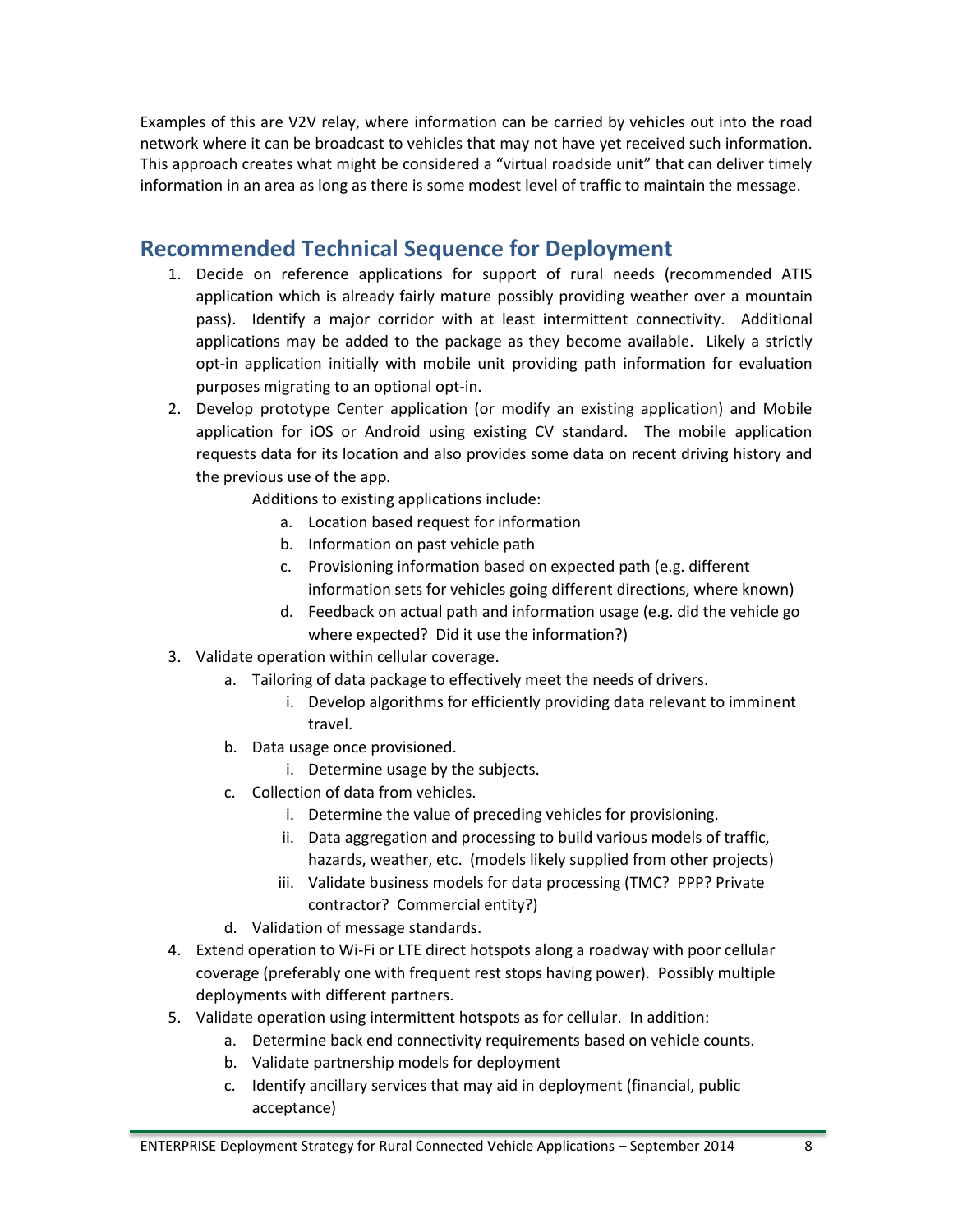- 6. Deploy DSRC hotspots at key roadway junctions with connectivity as identified above.
- 7. Upgrade the application to support critical services such as curve warning.

A general timeline for a possible deployment is illustrated in Figure 4.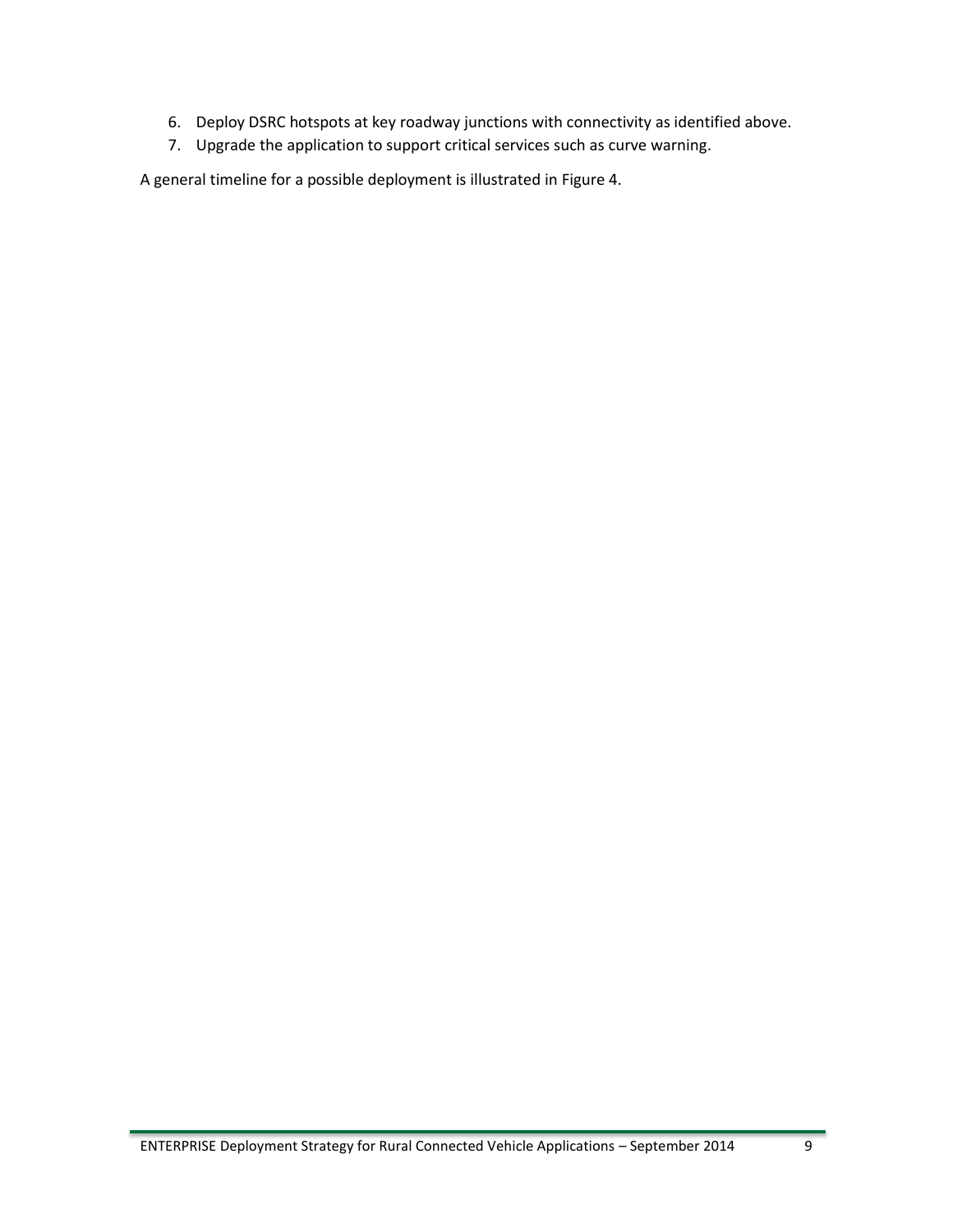## **Example Deployment Timeline**

<span id="page-13-0"></span>

**Figure 4 Example Deployment Timeline**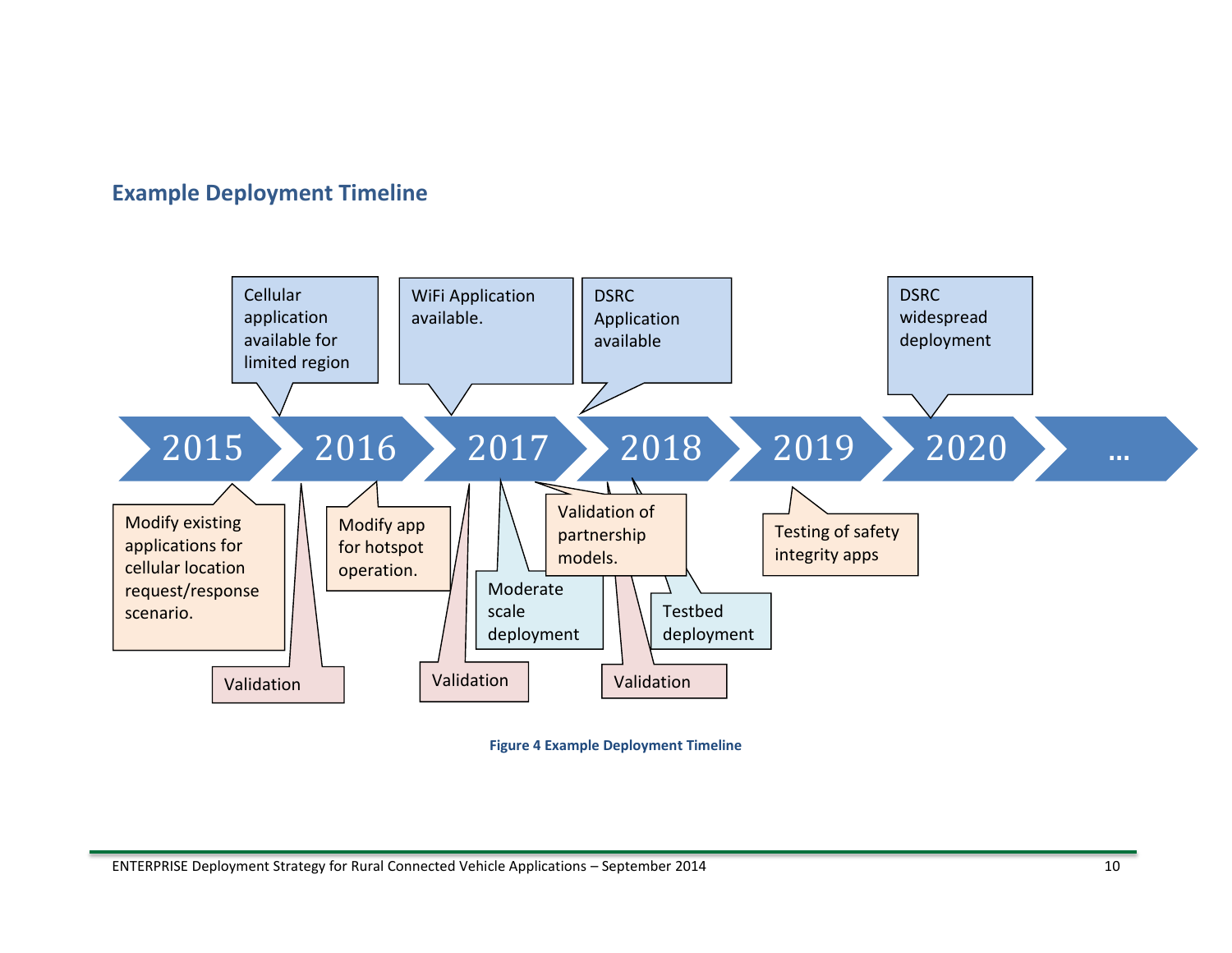## <span id="page-14-0"></span>**Potential Applications**

The applications associated with the Rural Connected vehicle system are similar in function to those for an urban system, but they have important differences.

Specifically, information delivery related applications must deliver information for all of the road segments ahead of the user vehicle that lie in non-coverage communications zones. This means that the messages may contain more data than their urban counterparts, and the user side applications must be able to select and present from this larger body of content as the user moves along the road network within the non-coverage zone.

Similarly, data collection applications (e.g., probe data) must collect data over longer distances than might be used in an urban environment because the road network between coverage zones may include significantly longer road segments. For example, the urban version of a probe message might limit the scope of the collected data to a 2 Km segment to preserve privacy and to limit the volume of the data collected between upload points. In the rural environment, coverage zones may cover tens of miles or more, and such policies would mean that the probe data collection would only address the edges of the non-coverage zone. This may impose some privacy issues which are discussed in greater detail elsewhere in this report.

An initial set of these applications are described briefly below.

#### <span id="page-14-1"></span>Road Conditions:

This application is similar to ATIS and road hazard information, except the messages are tailored to the user's direction of travel, and they contain hazard information for all road segments (for which there is hazard information) in the non-connectivity zone ahead of the user (i.e. between the user's current location and the points where any of the road segments in the nonconnectivity zone re-enter another connectivity zone.)

The types of data expected to be provided are detected incidents (e.g., accidents) , hazards such as rocks, trees, dust, flooding, ice and snow; potential hazards such as animal crossings , low grip, traffic, etc.

#### <span id="page-14-2"></span>Weather Conditions

This application is similar to the road condition application above, except it concentrates on weather conditions, typically over a larger area, and it is not necessarily focused on the road condition itself. Examples include wind, rain tornadoes, etc.

The basic operational nature of the application is the same as the road conditions application.

#### <span id="page-14-3"></span>Data Collection

This application is similar to the probe data application described in the literature for urban applications. Key differences are that the geographic distances involved are potentially much larger, and the types of data may be different. The increased reporting distances may raise privacy concerns since the user could theoretically be tracked over a larger distance. This is discussed in the Issues and Open Questions section below. As for different data parameters, a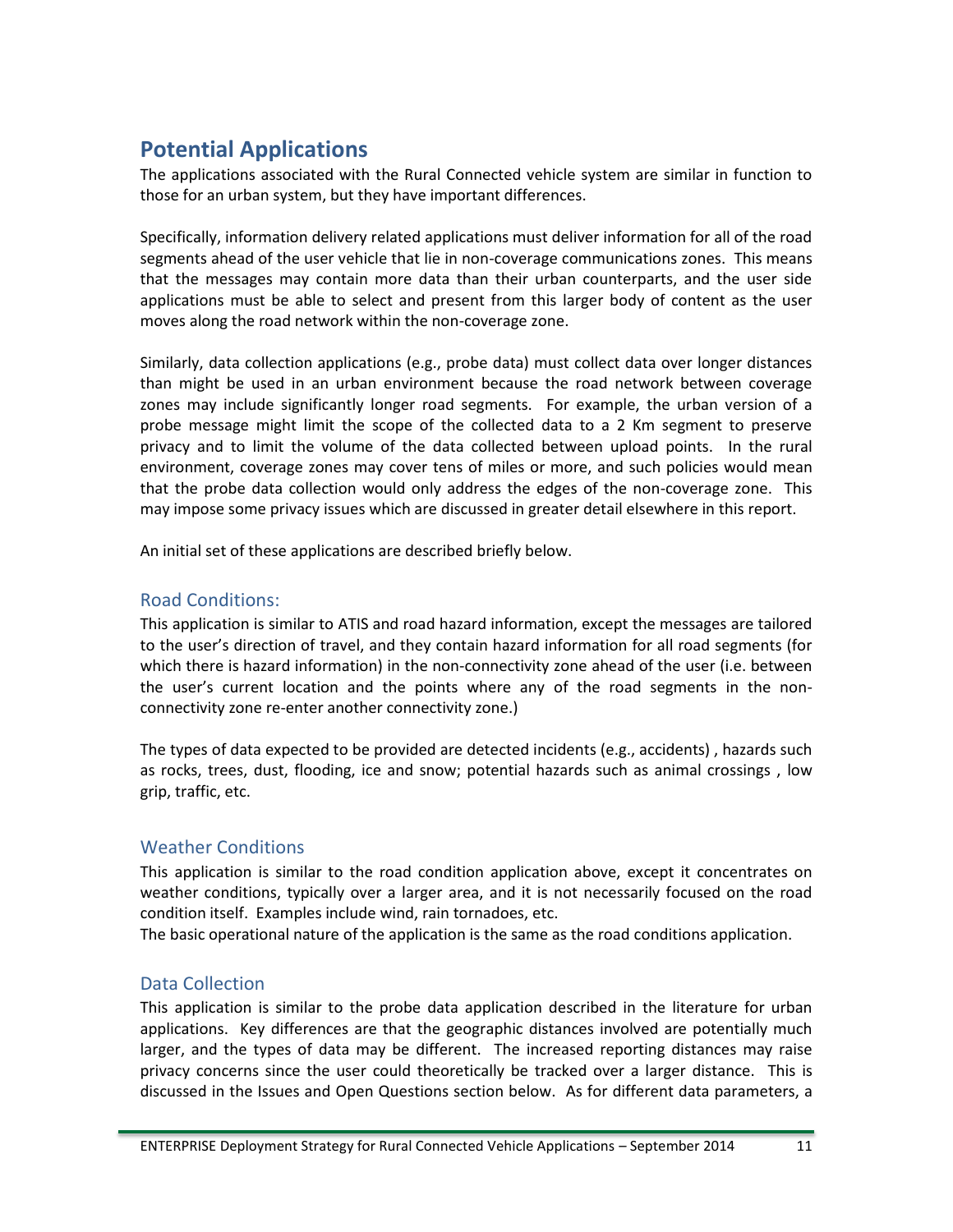key objective of the data collection for rural applications is to detect road conditions out in distant, and unsensored areas of the road network. Since the vehicles are actually on those roads, they have some ability to report on the condition of those roads. The result of this will be that this application will be more focused on detecting and reporting anomalies in vehicle operation. For example if all vehicles traveling on a segment swerve relative to the road path near the same location then this may mean that there is some sort of hazard at that location. Depending on other data collected from the vehicle it may also be possible to infer the nature of the hazard.

The data collection element of the system may thus be more focused on reporting on anomalies, and the center based analysis elements of the system will likely be more focused on correlating reports and inferring causes so that they can then generate road and weather condition reports for use by the other applications in the system.

#### <span id="page-15-0"></span>Drive Plan

A unique rural application is the "drive Plan". Like an aircraft flight plan, or a boat float plan, the drive plan allows a user to check-in at locations where they have connectivity, and to indicate the approximate location and time that they expect to re-enter connectivity elsewhere in the road network. If the user has not checked in within some interval from the expected time, then the authorities are alerted and they can determine the best action to take.

This application carries some potentially significant privacy issues that are discussed below.

Ideally, once activated in a rural region the application would also operate somewhat autonomously (to avoid the situation where authorities are alerted because a user forgot to check-in.) So, for example the application might include a map of known connectivity and activate a check-in or check-out message based on location. It could also maintain some measure of connection integrity and check out or in when it sensed that it was nearing the edge of connectivity or was re-entering a connectivity zone.

#### <span id="page-15-1"></span>Virtual RSE

While not specifically an application, the virtual RSE concept supports the Road Conditions and Weather Conditions applications. This application depends on some form of local communications capability (e.g. either DSRC or LTE Direct). In concept, a user's system would receive information at some location where it had connectivity. It would then re-broadcast that information according to rules such that the message would propagate down the road network until it reached the location where it was relevant (for example the vicinity of a hazard). The message would then be re-broadcast and saved by user systems in the area, so that new users entering that area would acquire that message. It would then be presented to the user, and also re-broadcast to other users. In this way, the message travels down the road network to a location, and it then persists there as long as there are user systems in the area. This is, in effect, a virtual RSE that provides services with no localized roadside equipment and no backhaul communications.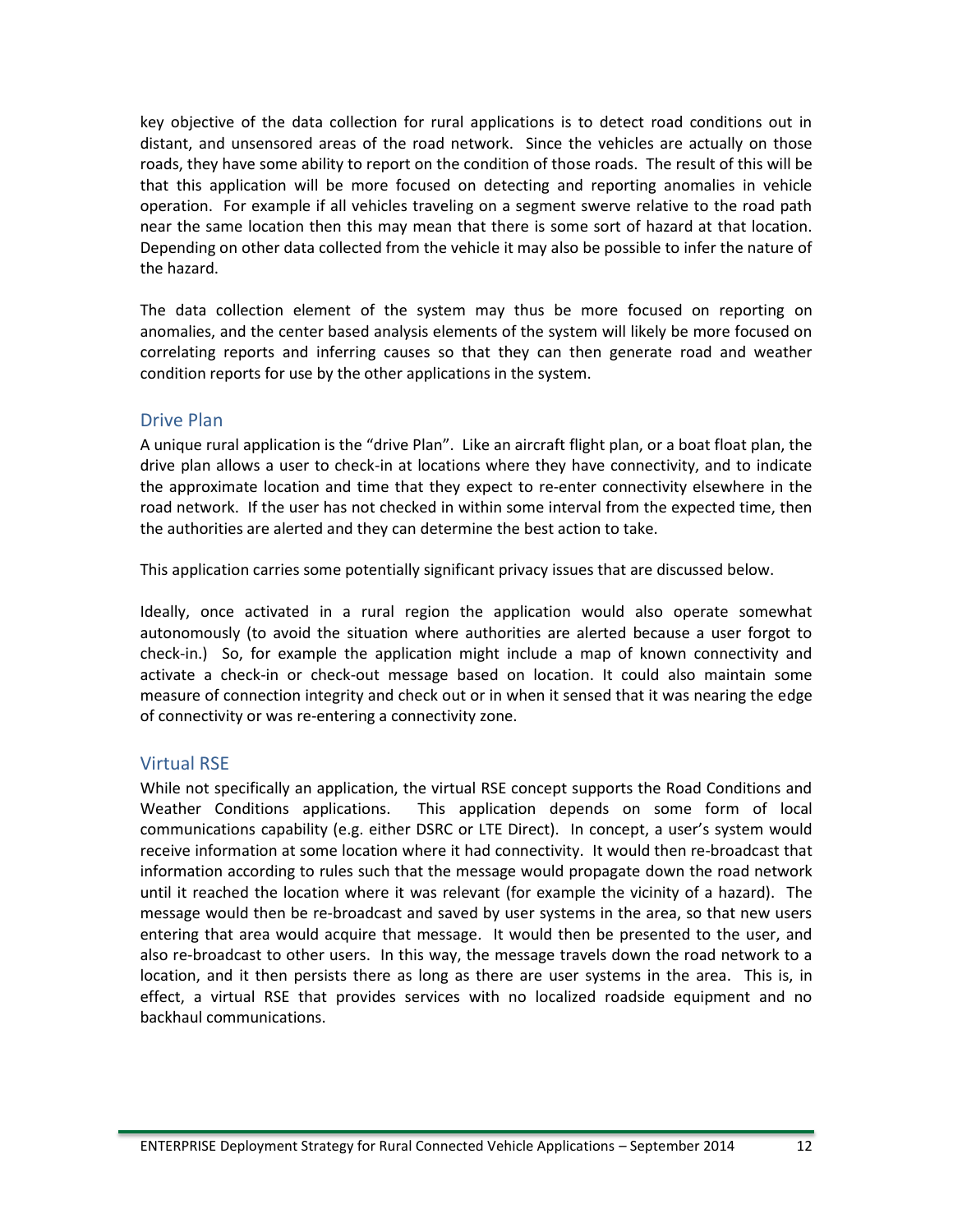## <span id="page-16-0"></span>**Potential Deployment Partners**

There are two large classes of potential deployment partners for the technology envisioned herein. The partnerships come into play with the move to hotspot technologies since cellular capabilities are already well-established and partnerships are not required.

#### <span id="page-16-1"></span>Technology Partners.

These partners are primarily concerned with deploying connectivity technologies and stand to benefit from the greater availability and use of connectivity applications, such as those we propose. Obvious examples are Verizon wireless and AT&T, although there may also be significant appeal to cable providers and other wired communications companies which have the technology to access the hotspot, and may not care about the mechanism for short range wireless connectivity. Technology partners are looking for utilization of their technology and popular applications that might drive adoption. Wi-Fi technology is widely available and not proprietary so there is little benefit to any partner for the use of this technology. This is good from a DOT perspective because the technology choice does not limit the clientele thus limiting risk of being accused of commercial favoritism. Incentive to deploy hotspots with this technology would be to provide visibility for other services such as Internet connectivity. This is consistent with AT&T strategy of building a Wi-Fi network across the country with full accessibility only for AT&T customers.

Verizon supports Wi-Fi but also has an interesting play in the deployment of LTE direct technology. This is a technology that works with the basic cell phone standards and would be available on any Verizon cell phone. While the business models for this technology have not been completely developed, it appears that Verizon will not charge customers for this service, but will charge companies that deploy LTE direct hotspots since they are accessing Verizon customers. Verizon might be willing to eliminate or reduce fees for the deployment of transportation hotspots with the understanding that they bring visibility to the system, possibly requiring some advertising or other indication of Verizon support at the hotspot locations. This technology provides a good surrogate for DSRC and is likely to be entering the market in late 2015.

#### <span id="page-16-2"></span>Commerce Partners.

Many rural areas work hard to get drivers off of the through roads and onto city streets in order to provide goods and services. This function is often embodied in a city or regional Chamber of Commerce. They are looking for ways to capture drivers approaching their town, and would welcome an upstream mechanism for advertising. They are very likely to be very receptive to installing a hotspot by the roadside as long as they can also provide advertising services. These advertising services could be provided through a different application, although some driver related services could potentially be provided through a DOT service (much as roadway signs for gas and lodging are enabled today).

Another approach is to work with a company like Trip Advisor which is actively seeking delivery mechanisms for their content and could be a very good fit with traveler information. These partners are likely to provide financing and possibly build out of various hotspots in conformance to, or least compatible with, DOT specifications.